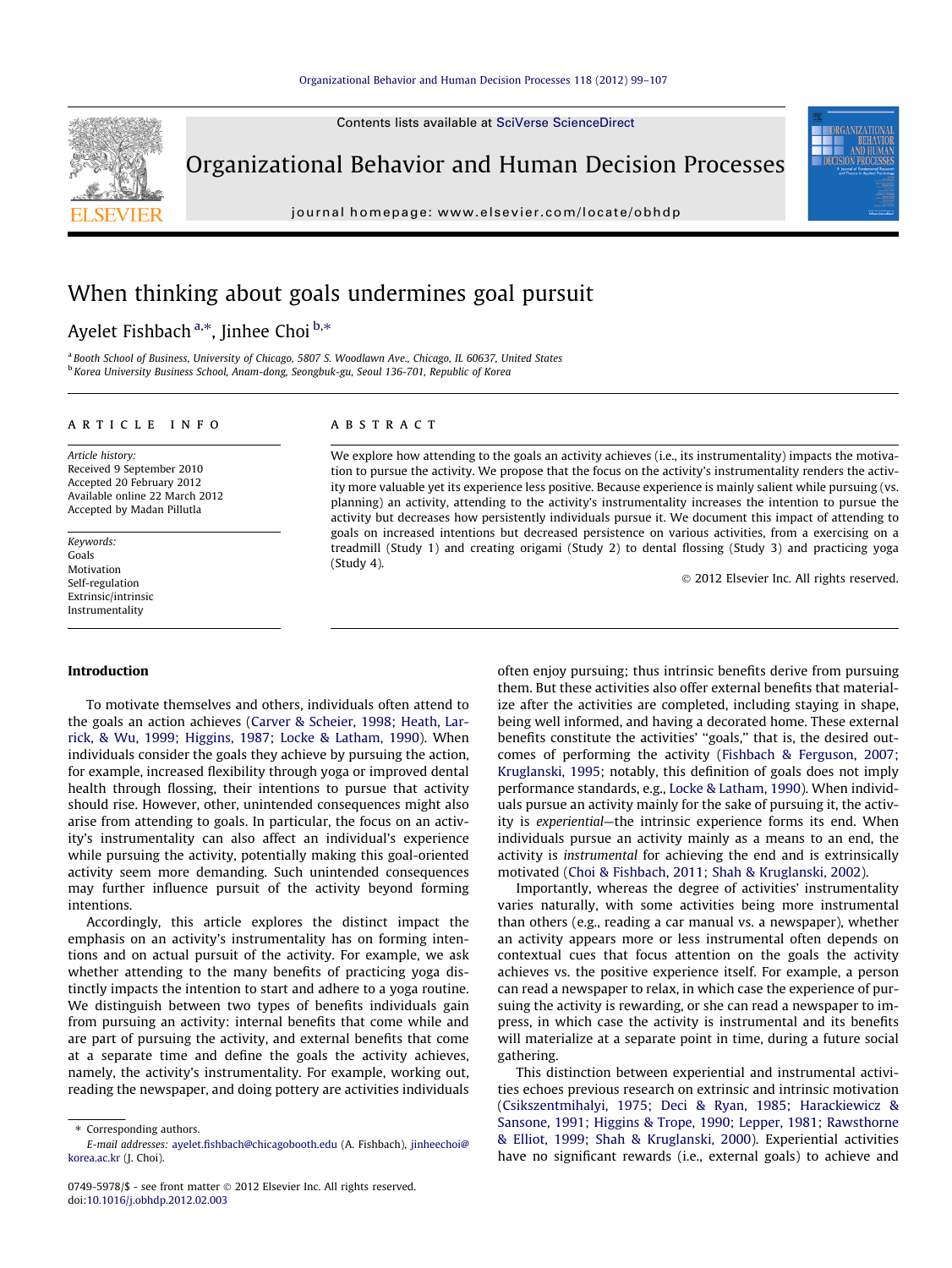people are intrinsically motivated to pursue them for their own sake. In contrast, instrumental activities do have external rewards (or goals) to achieve and people are extrinsically motivated to reach them. Notably, however, goals (unlike other extrinsic incentives) are not conditioned on the activity by another agent but are mostly self-generated. Our distinction is also different from the content-based definition of intrinsic and extrinsic motivations, according to which an action is intrinsically motivating if it achieves specific contents such as autonomy, competence, relatedness, and self-determination [\(Deci & Ryan, 1985\)](#page-8-0). Rather than referring to different contents, we offer a distinction between pursuing experiential activities with attention to the activity itself (in which case, the activity is intrinsic) vs. attention to the instrumental benefits the activity provides (in which case, the activity is extrinsic).

#### Consequences of thinking about goals

A classic finding in the motivation literature is that introducing external incentives reduces an activity's intrinsic value. One unintended consequence of adding incentives is that individuals are less likely to pursue the activity after the external incentives are removed than they were before the incentives were introduced ([Deci, 1971; Higgins, Lee, Kwon, & Trope, 1995; Kruglanski,](#page-8-0) [Friedman, & Zeevi, 1971](#page-8-0)). For example, in a study on the overjustification effect, rewarding children for drawing decreased the likelihood of those children drawing spontaneously after the rewards were removed compared with before they were introduced, presumably because the status of the activity changed from enjoyable on its own to ''a means to an end.'' Children no longer had sufficient justification to draw when the end (i.e., the reward) was removed ([Lepper, Greene, & Nisbett, 1973](#page-8-0)).

Building on these findings, we ask whether merely attending to the instrumentality of an activity is enough to impair engagement in the absence of an actual change in the rewards system. Thus we explore the impact of attending to existing and self-generated incentives rather than of adding and then removing incentives. For example, without introducing actual new incentives, we ask whether children's motivation to draw changes when they selfgenerate the social and material rewards they could potentially earn upon showing their artwork to a parent.

Moreover, we ask whether the motivational impact of such instrumental focus occurs while the external incentives are still in place, that is, while a person can obtain external benefits from pursuing an activity. For example, we ask whether children who expect to receive certain rewards for drawing would draw less if they attend to these expected rewards vs. focus on drawing itself. We predict that attending to incentives (vs. directing attention somewhere else) has negative consequences on engagement, and such negative impact is due to the impact of the focus on instrumentality on the subjective experience of pursuing the activity.

#### Intending vs. pursuing

We explore the motivational consequences of thinking about goals for intending to initiate an activity and for pursuing the activity beyond initiation. Motivation is the psychological force that enables action [\(Lewin, 1935;](#page-8-0) see also [Diefendorff & Chandler, 2009;](#page-8-0) [Latham, 2007](#page-8-0)). It includes the planning and execution of exerting resources. We refer to this plan to initiate an activity as ''intention.'' Behavioral intentions influence whether, how much, and how soon a person plans to pursue an activity, and although such intentions are moderately correlated with actual behavior ([Fishbein & Ajzen, 1975](#page-8-0)), they do predict initiation and, to a lesser degree, subsequent adherence to a routine. For example, to measure intentions, we could ask whether a person plans to sign up for a yoga class or how much she is willing to pay for the class, as both questions will tap into initiation motivation.

In contrast with intentions, pursuit of an activity corresponds to the actual investment of time and effort, and the rate of engagement in an activity once a person initiates it. For a person already pursuing an activity, we could measure the extent of pursuit by how much time or effort is invested and by whether the person is willing to pay to continue pursuing this activity, that is, whether the individual expresses desire to repeat engagement beyond the initial pursuit.

We predict that behavioral intentions increase with attention to goals an activity achieves, because at the point of deliberation, the benefits the activity achieves are salient and the experience of pursuing the activity is not. When individuals form intentions, they wish to evaluate the benefits from pursuing an activity, and information about instrumentality increases their motivation. For example, a person who learns about the benefits of exercising is more likely to be interested in exercising and might even be more likely to sign up for a gym membership than someone who did not receive this information. In contrast, we predict experience weighs more in the actual pursuit of or persistence on an activity than in forming intentions, because experience is salient during pursuit. For example, a gym member's experience while working out should affect the duration of a single workout or adherence to a workout routine. If she enjoys it, she will stay longer and return more quickly.

We further predict the focus on instrumentality negatively impacts the experience of engaging in an activity, making it subjectively more effortful and less pleasant to pursue. This negative impact reflects people's inference that instrumental activities are chore-like [\(Higgins & Trope, 1990](#page-8-0)). When an action serves its own end, however, and is not instrumental for something else, it evokes the positive experience associated with goal fulfillment ([Custers &](#page-8-0) [Aarts, 2005; Ferguson & Bargh, 2004; Fishbach, Shah, & Kruglanski,](#page-8-0) [2004\)](#page-8-0). Then, because instrumentality reduces positive experience, we would expect the focus on an activity's instrumental features (i.e., goals) to engender less pursuit than the focus on the experience. Taken together, we predict the focus on the goals an activity achieves motivates behavioral intentions at the deliberation phase but negatively affects the experience of this activity's pursuit, which in turn decreases persistence and rate of engagement.

These distinct influences on intending or planning vs. actually pursuing should occur to the extent that an activity is at least somewhat pleasant and simultaneously serves some external benefits. If the activity is very unpleasant (e.g., escaping from danger), the focus on engagement will not render it more positive. If the activity serves no external goals (e.g., watching a reality TV show), attending to its goals will not render it more instrumental. However, for many everyday activities—whether they are utilitarian activities such as going to work and cleaning the house or hedonic activities such as watching television or eating [\(Dhar & Wertenbroch, 2000](#page-8-0)) both instrumental and experiential foci are possible. For example, to the extent that people obtain value from a task at work (e.g., it is stimulating) or from cleaning (e.g., it is relaxing), adding goals to these activities will undermine the positive experience of pursuing them yet increase the value of completing them. Similarly, to the extent that people identify some external benefits for completing hedonic activities—for example, watching television will enable them to connect with a colleague or a family member—people will find the pursuit of an activity less enjoyable but more valuable.

#### Present research

We present four studies that test whether attention to goals promotes behavioral intentions but undermines actual goal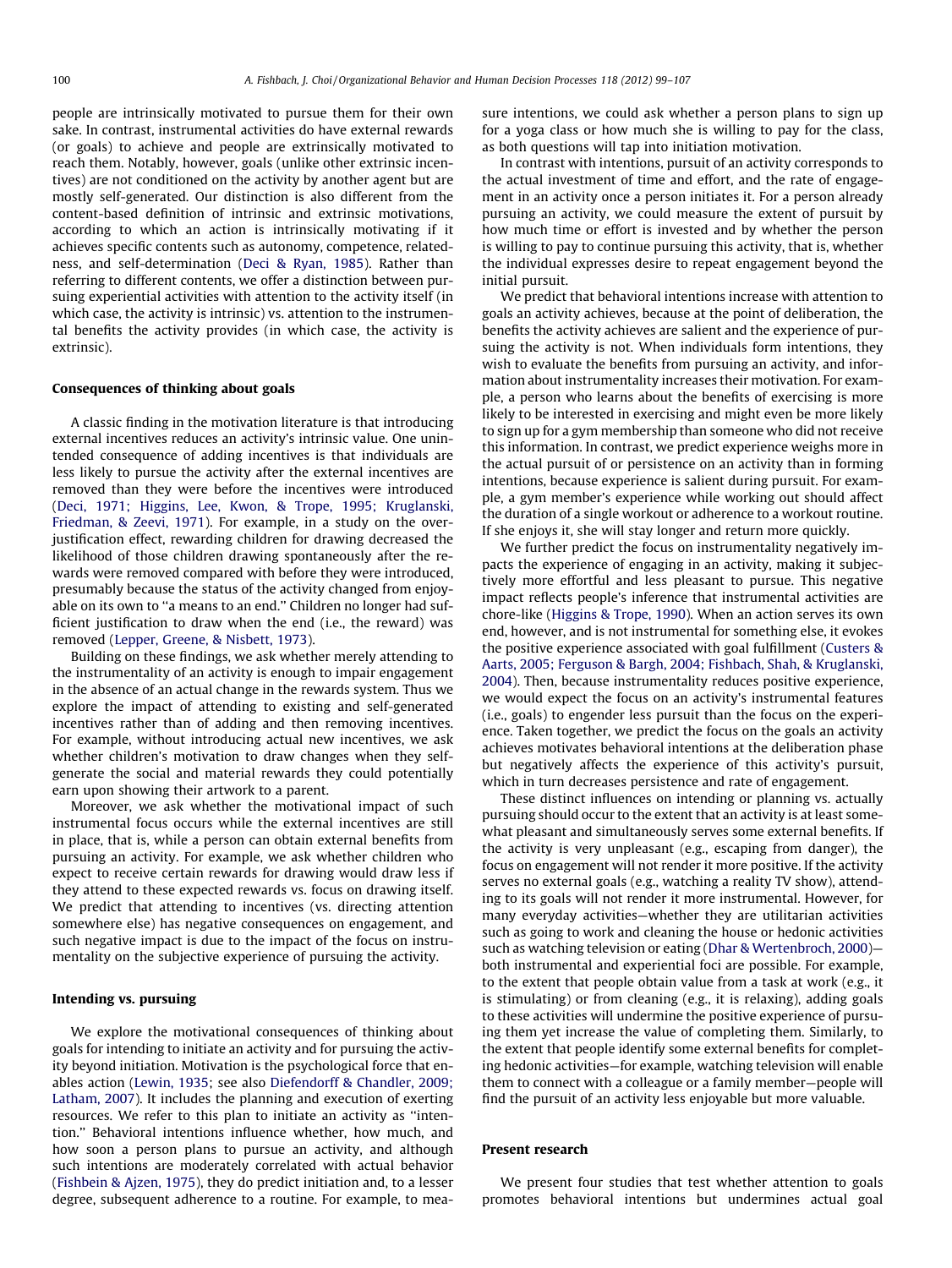pursuit. We used several activities that vary by their hedonic value—from creating origami and practicing yoga to exercising on a treadmill and dental flossing. These activities provide some external benefits while also being at least somewhat pleasant to pursue; hence value is associated with completing as well as pursuing them. We predicted that directing people's attention to the external benefits of pursuing each of these activities would increase their behavioral intentions to pursue them but decrease their actual pursuit compared with when the focus was on the experience itself.

Specifically, Study 1 tested whether attending to the benefits of a workout—compared with attending the workout itself—increases the amount of time one plans to exercise but decreases the amount of time one actually does exercise. Study 2 tested whether attending to the goals of doing origami increases initiation intentions but decreases the desire to repeat the activity among those already doing it. Study 3 examined whether attending to the goals of flossing increases people's intentions to floss in the next 3 days, while decreasing the actual frequency of their flossing. Finally, Study 4 tested whether emphasizing goals increases the intention to start practicing yoga but undermines the motivation to continue to practice yoga among those already in a yoga class. Across these studies, we further tested whether attention to goals vs. experience undermines pursuit by engendering less positive experience.

#### Study 1: attending to goals reduces workout time

Working out can be an experiential, relaxing activity but also an instrumental activity that serves other goals (e.g., weight loss). We predicted that when gym users focus on the benefits of working out (i.e., goals they achieve), they intend to extend their workout but are less likely to carry through than when they focus on the workout itself. Accordingly, we assessed planned and actual workout time as a function of the focus on the experience vs. the goals of working out.

#### Method

#### Participants

One hundred and three members (71 female) at a university gym participated in the study in return for an energy bar.

#### Procedure

The study employed a 2 (instrumental vs. experiential activity) $\times$  2 (intention vs. pursuit) between-subjects design. We invited participants to complete the study as they were about to start a treadmill exercise. Thus they were already at the gym but had not yet started their exercise. To direct participants' attention to the instrumentality of their workout, we instructed participants in this condition to think about and describe the goals they can achieve by working out. For example, one participant wrote, ''I work out to lose weight.'' These participants further read that they should continue during their workout to focus on the goals they achieve by exercising. To direct participants' attention to their experience, we instructed participants in the experience condition to think about and describe in writing their workout experience. For example, one participant wrote, "I would first stretch and then run on the treadmill.'' These participants further read that they should continue to focus on their experience while exercising.

To capture workout intention vs. pursuit, we either asked participants to indicate their intentions prior to starting their exercise or, once they had completed their workouts, we measured how much they actually exercised. We assumed gym users' intentions would diverge from how much time they actually exercised, as long as they did not answer both questions, which is why we used a between-subjects measure. Specifically, those in the intention condition indicated how long they expected to exercise (min), and before starting their workout, they rated how their experience would make them feel  $(1 = tired; 7 = energized)$ . Upon completion of their treadmill exercise, everyone (i.e., those in pursuit and intention conditions) recorded the amount of time they had spent on the treadmill (min), and also rated their experience  $(1 = tired;$ 7 = energized), though we only needed pursuers' responses to these items to test our main hypothesis.

#### Results and discussion

Analysis of exercise times revealed the predicted 2 (instrumental vs. experiential activity)  $\times$  2 (intention vs. pursuit) interaction,  $F(1,99) = 6.93$ ,  $p = .01$  (see Fig. 1). Before their workout, participants planned to spend more time on the treadmill when they focused on the goals ( $M = 46.59$  min,  $SD = 15.07$ ) rather than the experience ( $M = 38.25$  min,  $SD = 15.83$ ) of exercising,  $t(40) = 1.87$ ,  $p = .03$  (here and after, we report the results of one-tailed tests for all planned simple comparisons). However, in actuality, participants spent less time on the treadmill when they focused on the goals ( $M = 33.93$  min,  $SD = 13.67$ ) rather than the experience  $(M = 43.09 \text{ min}, SD = 18.33)$  of exercising,  $t(59) = 2.19$ ,  $p = .02$ .

Recall that we measured workout times either before (intention) or after (pursuit) the workout, because stating an intention influences subsequent behavior [\(Zhang & Fishbach, 2010](#page-8-0)). We nonetheless asked those who listed their intended workout times to subsequently also report their actual workout times. Using a repeated measure ANOVA, we found a 2 (instrumental vs. experiential activity)  $\times$  2 (before vs. after) interaction among those stating their intentions,  $F(1,40) = 9.00$ ,  $p < .01$ . Those attending to their goals exercised less ( $M = 39.55$  min,  $SD = 13.88$ ) than they had intended ( $M = 46.59$  min,  $SD = 15.07$ ),  $t(21) = 2.74$ ,  $p < .01$ , whereas those attending to their experience exercised about the same as and directionally more ( $M = 41.75$  min,  $SD = 14.98$ ) than they had intended ( $M = 38.25$  min,  $SD = 15.83$ ),  $t(19) = 1.56$ ,  $p = .06$ . Attending to goals and, to some extent, also directing attention away from these goals have unique effects on motivation. To further demonstrate this point, we conducted a follow-up study ( $n = 19$ ) in which we asked gym users to indicate their intended and, later, actual exercise time without any focus manipulation (i.e., control treatment). We found that in the absence of focus manipulation, gym users exercised about the same amount of time as they had intended (MActual vs. Intended = 36.00 vs. 38.16, SD = 13.88 vs. 16.43,  $t < 1$ ).

We further hypothesized that the focus on the goals of exercising renders this activity more effortful, thereby reducing gym users' persistence. Indeed, an analysis of participants' experience revealed the predicted 2 (instrumental vs. experiential activity)  $\times$  2 (intention vs. pursuit) interaction,  $F(1,99)$  = 6.44, p = .01.



Fig. 1. Planned and actual exercise time as a function of emphasizing the instrumentality vs. the experience of the activity (Study 1).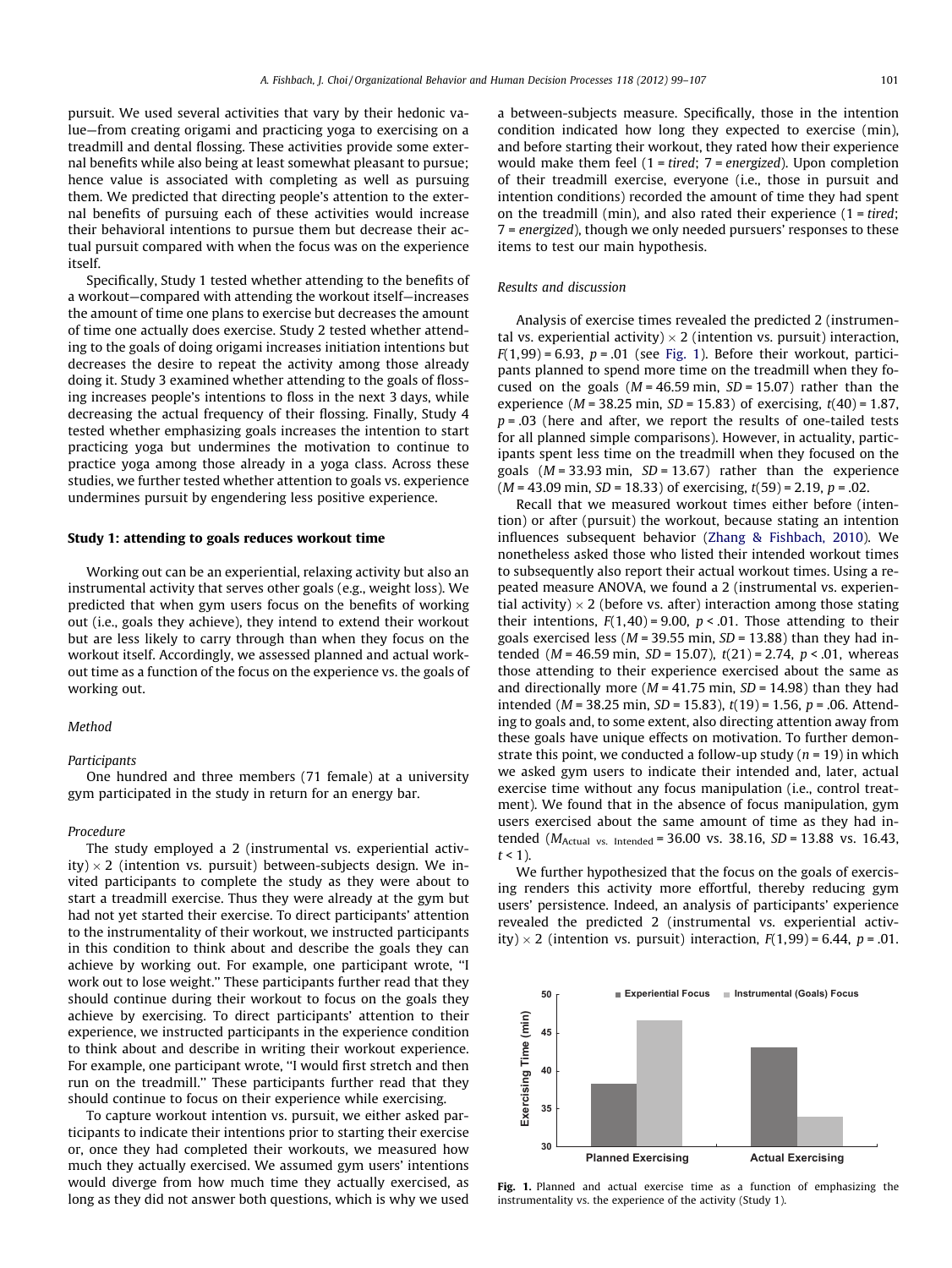Before their workout, participants anticipated a similar experience across conditions ( $M_{\text{Goal vs. Experience}} = 5.59$  vs. 5.00,  $SD = 1.10$  vs. 1.69),  $t(40) = 1.36$ ,  $p > 1$ . However, after their workout, those who had focused on the goals felt less energized  $(M = 5.10,$  $SD = 1.21$ ) than those who had focused on the experience  $(M = 5.78, SD = 1.04), t(59) = 2.36, p = .01.$  In accordance with our hypothesis, participants' experience positively predicted how long they actually persisted,  $r = .24$ ,  $p = .05$ , but their anticipated experience did not predict how long they were planning to persist,  $r = .09$ , ns. These findings suggest the quality of the experience while exercising influences pursuit of a workout, but anticipated quality of the experience does not predict the intention to exercise, because experience is not a salient factor in planning.

We find that directing people to consider the goals of exercising increases exercising intentions but decreases the actual amount of time people exercise, potentially because such focus renders exercising more effortful and hence more difficult to prolong. Noticeably, pursuers persisted less in their workouts for the same reasons (i.e., considering the benefits) those stating their intentions planned to exercise more. Although intentions often predict behavior, and participants' stated intentions predicted the length of their exercise ( $r = .66$ ,  $p < .001$ ), we find attention to goals has an opposite impact on what people plan to do and on their actual behavior.

In this study, we examined intention and pursuit of an effortful activity and one that is generally considered instrumental. Accordingly, in Study 2, we extended our investigation to an activity that does not require physical effort and that most would consider hedonic. This change allows us to rule out the possibility that greater time investment is associated with lower (e.g., slower) performance; for instance, greater persistence on the treadmill may have come at the expense of exerting less effort by setting the treadmill on a lower level. In pursuit of a low-effort activity, individuals are less likely to trade off between persistence and effort investment.

#### Study 2: attending to goals negatively impacts creating origami

Origami, the Japanese art of folding paper, is a relaxing activity that many people consider therapeutic; hence it also offers certain instrumental benefits. Accordingly, pursuers in Study 2 created an origami figure while either focusing on the goals they can achieve by doing origami or their experience. Another group of yoked participants completed the intention measure. They read one of the descriptions pursuers in either the goals or experience condition wrote. We predicted pursuers' focus on instrumentality would negatively impact the experience of creating origami, thereby reducing their motivation to continue the activity. In contrast, we predicted observers' focus on instrumentality would increase their intention to create origami.

#### Method

#### Participants

Ninety-six undergraduate students (41 female) participated in the study for monetary compensation.

#### Procedure

We employed a 2 (instrumental vs. experiential activity) $\times$  2 (intention vs. pursuit) yoked design. Participants completed the study in an experimental lab. Pursuers' ( $n = 48$ ) task was to create an origami frog. They first read some background information on origami. Specifically, those in the instrumental condition read that there are many reasons to do origami: teachers use it as a tool that provides educational benefits; doctors use it as physical therapy; and so on. Those in the experiential condition read that origami is a popular hobby people pursue for its own sake and not for the external benefits it might provide them. Next, all pursuers learned they would make an origami frog. Depending on the experimental condition, the instructions further read that participants should focus on either the goals they achieve by doing origami or on the experience. Specifically, participants in the instrumental condition read they should consider the goals they can achieve by doing origami and keep these goals in mind during the pursuit, whereas participants in the experimental condition read they should focus on the activity while creating the origami. Participants further read they would describe either their goals or experience after completing the origami.

After completing the origami frog (Mtime = 7.08 min, SD = 2.22; everybody was successful), participants rated their task enjoyment  $(1 = not$  enjoyable;  $7 = very$  enjoyable), interest in doing more origami in the near future  $(1 = not at all; 7 = very much)$ , and their willingness to pay for an origami kit that included three origami diagram books and 100 pieces of colored paper (\$0 to \$30). The latter two measures assessed pursuit, which we define as continuous motivation to create origami beyond the initial experience. In particular, if people wished to continue this activity, they would not only express such interest but would further be more willing to pay for an origami kit. Notably, these two items would assess intention if presented to those not engaging in origami yet but would assess pursuit among those already engaging in the activity and indicating their interest in prolonging such pursuit. Thus, in this experiment, we used the timing of measurement to capture either intention to initiate an activity or desire to prolong the pursuit by reengaging.

Finally, depending on the experimental condition, participants wrote a short summary of the goals served by creating origami or of their experience of creating origami. They wrote, for example, ''By doing origami, I can improve my hand-eye coordination'' (instrumental condition) and ''I was doing things without knowing the results, but after the last step, I discovered that I have done a frog'' (experiential condition).

The participants in the intentions condition ( $n = 48$ ) received similar information on origami but did not create a frog figure. To manipulate their focus on the goals vs. experience of creating origami, we yoked each participant to a pursuer: the participant received the pursuer's written description of the goals or experience, depending on the condition. Next, the participants rated their interest in doing origami in the near future and their willingness to pay for the origami kit, using the same scale items as pursuers. This time, because participants had not been doing origami, their answers reflected their intentions to try it out rather than to prolong their pursuits.

#### Results and discussion

To measure participants' motivation to start or prolong doing origami, we collapsed the measures of interest (7-point scale) and willingness to pay for an origami kit (\$) after transforming these variables into z-scores ( $r(96)$  = .25,  $p$  = .01).<sup>1</sup> An ANOVA of interest score revealed the predicted 2 (instrumental vs. experiential)  $\times$  2 (intention vs. pursuit) interaction,  $F(1,46)$  = 10.19, p = .003 (see [Fig. 2\)](#page-4-0). Further analysis revealed observers who read information on goals were more interested in origami  $(M = .19, SD = .68)$ than those who read about the experience of doing origami  $(M = -.17, SD = .64)$ ,  $t(46) = 1.90$ ,  $p = .03$ . In contrast with the observers, pursuers who considered their goals while creating the origami wished to engage in the activity ( $M = -.30$ ,  $SD = .88$ ) less than those

 $1$  Because the correlation between the measures is somewhat low, we note that we got the same pattern when analyzing each measure separately:  $F(1, 46) = 4.12$ ,  $p = .048$ , for interest in doing origami, and  $F(1, 46) = 7.70$ ,  $p = .008$ , for willingness to pay for an origami kit.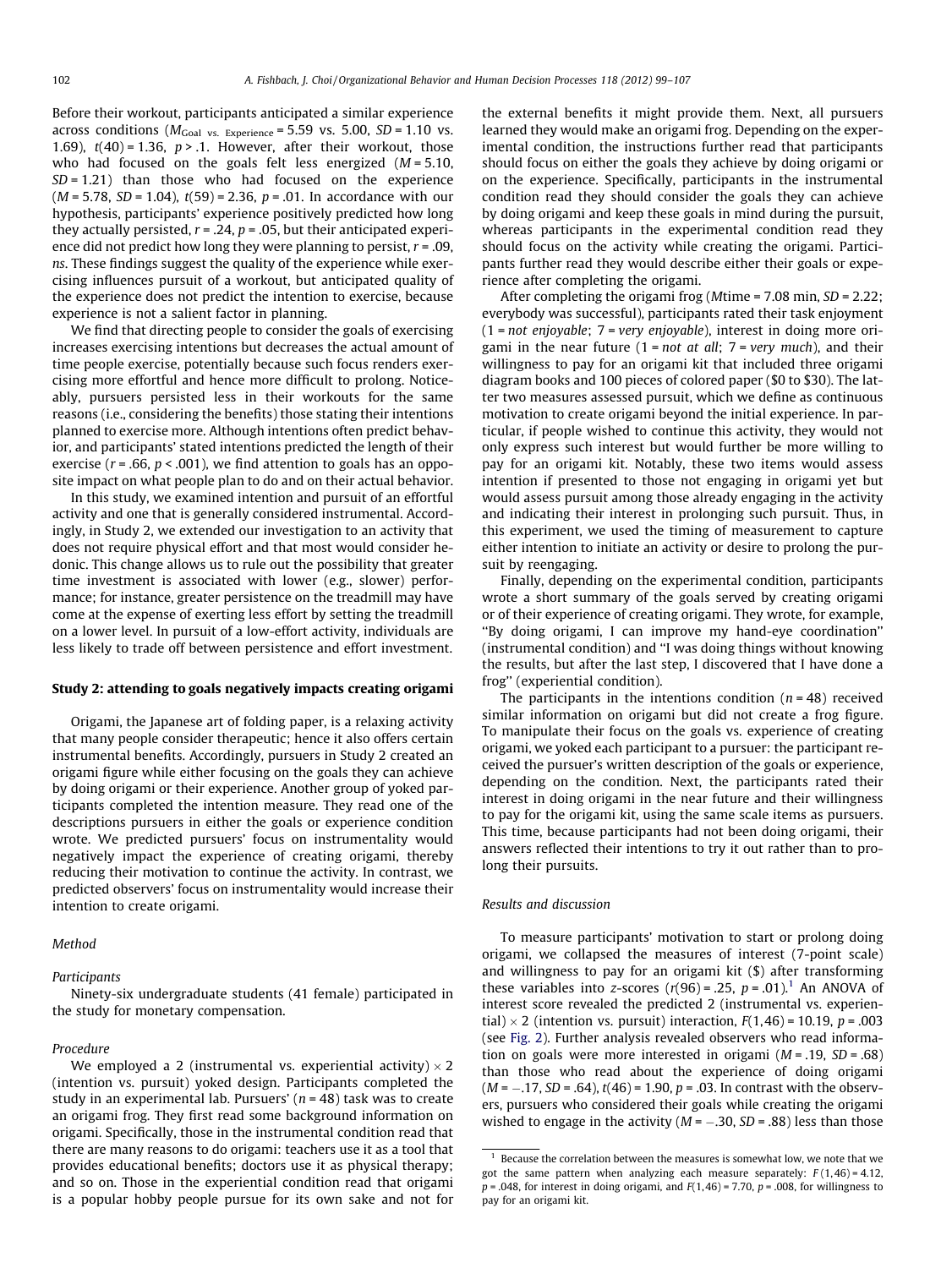<span id="page-4-0"></span>

Fig. 2. Interest in initiating (Observers) and pursuing (Pursuers) origami as a function of emphasizing the instrumentality vs. the experience of the activity (Study 2).



Fig. 3. Path model of the influence of focus (goals vs. experience of origami) on interest in doing origami (Study 2). The numbers in parentheses are the zero-order standardized beta.  $\degree p \leqslant .07$ ,  $\degree\degree p < .01$ .

who considered their experience while creating the origami ( $M = 0.30$ ,  $SD = .72$ ,  $t(46) = 2.59$ ,  $p = .01$ .

Pursuers further reported enjoying creating their origami less when they focused on their goals ( $M = 4.54$ ,  $SD = 1.53$ ) than when they focused on their experience  $(M = 5.38, SD = 1.35)$ ,  $t(46)$  = 2.00,  $p$  = .03. As we predicted, enjoyment ratings mediated the impact of focus on interest in continuing the activity: whereas an instrumental (vs. experiential) focus directly decreased pursuers' interest in doing more origami ( $\beta$  = -.32, p < .05), indirectly, an instrumental (vs. experiential) focus marginally decreased participants' enjoyment ( $\beta$  = -.26, p = .06), which in turn increased their interest in doing origami ( $\beta$  = .66,  $p < .001$ ). Controlling for participants' enjoyment, the path between focus and interest in origami was nonsignificant ( $\beta$  = -.15, ns; see Fig. 3).

These results suggest an initial interest in origami increases when the activity appears instrumental (vs. experiential), but actual persistence decreases. We attribute these opposite effects of attending to benefits to the impact of goals on undermining experience, which in turn undermines subsequent pursuit. Indeed, the mediation analysis implies instrumentality reduces persistence because it renders pursuit of the activity less enjoyable than does focusing on the activity itself.

#### Study 3: attending to goals reduces dental flossing

To expand the scope of our investigation, in Study 3, we explored a utilitarian activity in which pursuit requires holding to a routine over time: dental flossing.We predicted that even for such an instrumental activity, the focus on external benefits diminishes the experience and thus undermines adherence to the flossing routine.

Our pilot data suggest that only about half the people in our sampled population floss, and those individuals often floss irregularly. Thus we measured participants' behavioral intention to floss regularly over the course of the next few days as well as their adherence to this routine. We predicted that compared with a focus on the experience of flossing, a focus on the benefits of flossing would increase intentions to floss initially but decrease the actual frequency of keeping up the routine over the next few days. We further predicted that the focus on benefits undermines persistence by negatively affecting the experience of flossing one's teeth.

#### Method

#### Participants

Fifty undergraduate students (24 females) participated in the study in return for a small prize (dental gum). These participants completed the two parts of the study: the intention survey and the follow-up pursuit survey.We omitted from the study all participants who failed to complete the second, pursuit survey (another 50).

#### Procedure

We employed a 2 (instrumental vs. experiential activity) $\times$  2 (intention vs. pursuit) mixed design. Participants completed the first part of the study in an experimental lab. Depending on the experimental condition, the survey instructed them to either describe the goals they achieve by flossing or the experience of flossing. For example, one participant in the instrumental condition wrote, ''By flossing, I expect to prevent long-term tooth decay,'' whereas a participant in the experiential condition wrote, ''It's sometimes difficult to slide between teeth but I can still feel a sense of cleanness.''

The next part of the survey measured flossing intentions. Using a 3-item scale, participants reported (a) their intentions to floss over the course of the next 3 days  $(1 = not at all; 9 = very much)$ and (b) how often they would floss  $(1 = less than usual; 9 = more$ than usual). They further indicated (c) their willingness to pay for standard Glide floss that was presented with the survey (\$0 to \$10). Although that floss was not actually for sale, we assumed intention to floss increases one's need to own floss and thus one's willingness to pay for it. Because we measured intention and pursuit within the same participants' population, we did not ask participants to state their intentions on an easily measurable variable (e.g., times per week), because stating concrete intentions could have influenced actual behavior.

Participants then indicated whether (a) they floss their teeth (64% indicated they did) and (b) how many times per average week they floss ( $M = 4.02$ ,  $SD = 3.15$ ). They then rated what they believed their experience of flossing would be (two 9-point scales: tired vs. awakened and exhausted vs. refreshed). Because a large proportion of our participants were flossing with some regularity, we should interpret the intention measures as referring to an intention to increase the frequency of this behavior in the next few days.

Three days later, participants completed a follow-up electronic survey that measured actual pursuit of their flossing routine. The survey was similar to the intentions one, but it referred to their actual behavior. Participants reported (a) whether they had flossed in the last 3 days ( $1 = not at$  all;  $9 = very$  much), (b) how often they had flossed (1 = less than usual; 9 = more than usual), and (c) how much they would be willing to pay for the Glide floss (\$0 to \$10). Participants further rated their actual experience of flossing on the same two scales (tired vs. awakened and exhausted vs. refreshed).

#### Results and discussion

We collapsed the three flossing measures (9-point scale items and WTP in \$) after z transformation ( $\alpha$ 's = .78 and .84, for initial and follow-up surveys). An ANOVA of the flossing index yielded the predicted 2 (instrumental vs. experiential)  $\times$  2 (intention vs. pursuit) interaction,  $F(1,48) = 12.21$ ,  $p = .001<sup>2</sup>$  (see [Fig. 4\)](#page-5-0). When

<sup>&</sup>lt;sup>2</sup> A similar analysis, which controlled for average flossing frequency (times per week), yielded similar effects for flossing,  $F(1, 45)$  = 8.01,  $p < .01$ , and for experience,  $F$  $(1, 45) = 6.96, p = .01.$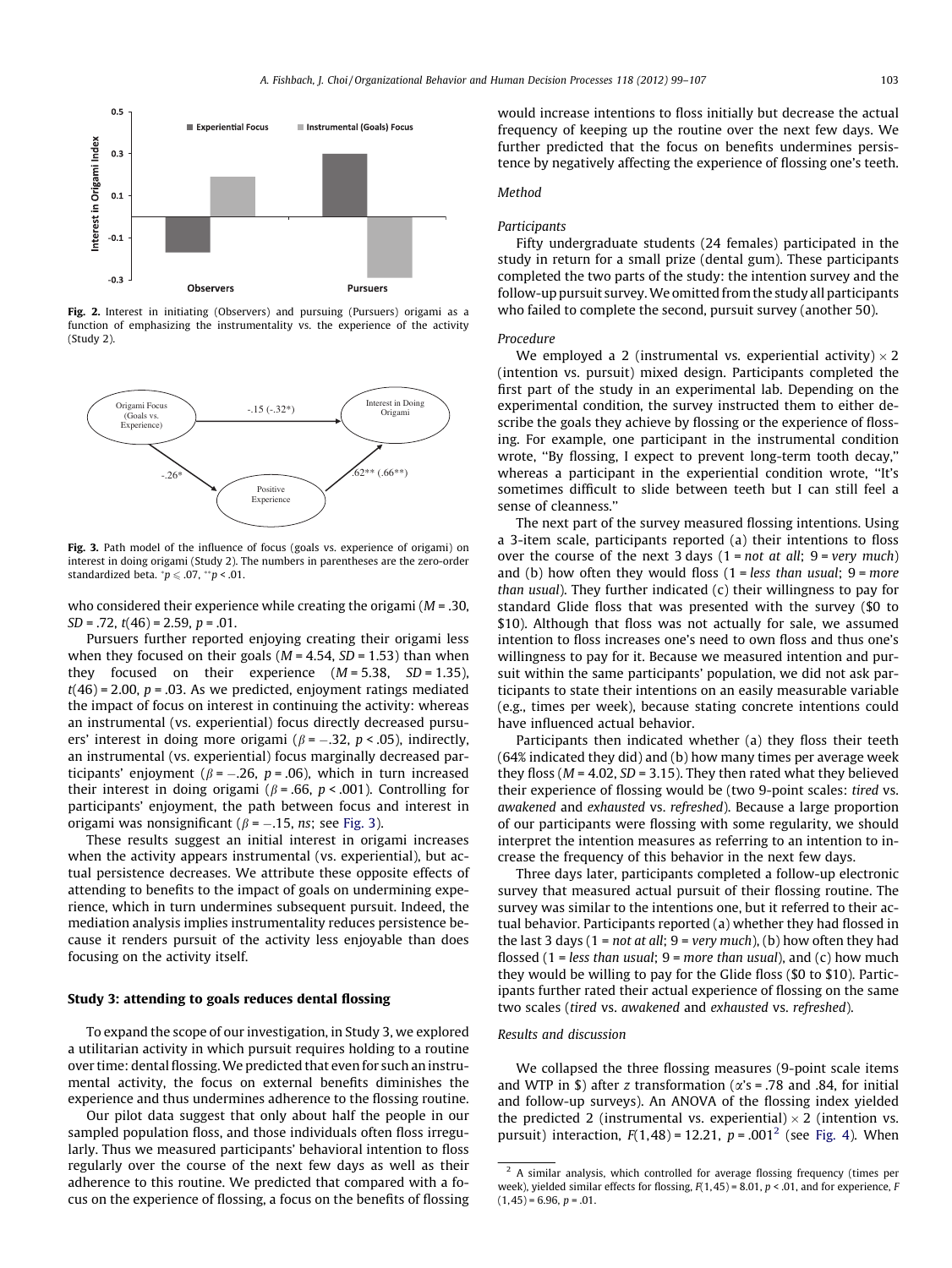<span id="page-5-0"></span>

Fig. 4. Planned and actual flossing as a function of emphasizing the instrumentality vs. experience of the activity (Study 3).

reporting their plans, those who focused on goals indicated greater intentions to floss  $(M = .21; SD = 1.03)$  than those who focused on the experience  $(M = -.19; SD = .74)$ ,  $t(48) = 1.57$ ,  $p = .05$ . In contrast, after 3 days, those who listed their goals reported less actual flossing  $(M = -.25; SD = 1, 01)$  than those who focused on their experience  $(M = .23; SD = .80)$ ,  $t(48) = 1.85$ ,  $p = .03$ . Considering the goals (vs. experience) of flossing appears to have increased behavioral intentions to floss but decreased actual flossing routine. Interestingly, actual flossing frequency exceeded the expectations of those who considered the experience of flossing,  $t(25) = 2.48$ ,  $p < .05$ .

Next, we collapsed the two items measuring the experience of flossing (tired/awakened and exhausted/refreshed;  $r = .68$  for intentions survey, and  $r = .73$  for pursuit surveys  $ps < .001$ ). An AN-OVA of this score yielded the predicted 2 (instrumental vs. experiential)  $\times$  2 (expected vs. actual) interaction, F(1,48)=6.38,  $p = 0.015$ . Participants expected to have similar experiences in the instrumental and experiential conditions ( $Ms = 6.54$  vs. 6.00; ns); however, 3 days later, those who focused on their goals for flossing had a less positive experience ( $M = 5.96$ ; SD = 1.27) than those who focused on their experience of flossing  $(M = 7.15; SD = 1.48)$ ,  $t(48) = 3.05$ ,  $p = .002$ . Therefore, considering the goals of flossing rendered the experience less positive.

Further analysis revealed that expected experience predicted behavioral intentions,  $r(50) = .32$ ,  $p < .05$ , and actual experience predicted actual flossing,  $r(50) = .40$ ,  $p < .005$ . Recall that in Study 1, experience predicted actual rather than planned exercise. Here we find experience carries weight both in forming intentions and in executing the behaviors. But consistent with Study 1, experience matters more than external goals only when one is actually executing the activity.

We next conducted a mediation analysis to explore whether the experience of flossing mediated the negative impact of attending to goals on actual adherence to the flossing routine. Consistent with our hypothesis, attending to goals (vs. experience) directly decreased adherence to the flossing routine ( $\beta$  = -.26, p = .07). Indirectly, the focus on goals (vs. experience) negatively impacted experience ( $\beta$  = -.43,  $p < .01$ ), whereas experience positively predicted adherence to a flossing routine ( $\beta$  = .40,  $p$  < .01). Controlling for participants' experience, the impact of attending to goals on flossing behavior was nonsignificant ( $\beta$  = -.10, ns; see Fig. 5).

We conducted another mediation analysis of participants' intentions to floss and found expected experience did not mediate the impact of goal focus on flossing intentions, although expected experience was positively related to flossing intentions ( $\beta$  = .28,  $p = .05$ ). This analysis further demonstrates that whereas experience drives actual pursuit of an action, expected experience does not have a similar impact on the intention to pursue the action.

Overall, the results of Study 3 suggest behavioral intentions increase with the goals flossing serves; however, actual execution of a routine depends more on the experience rather than benefits of flossing. Then, because the focus on goals diminishes positive experience, this focus indirectly negatively impacts the frequency of flossing.



Fig. 5. Path model of the influence of focus (goals vs. experience of flossing) on flossing frequency (Study 3). The numbers in parentheses are the zero-order standardized beta.  $np \leq 0.07$ ,  $\rightarrow$   $p < 0.01$ .

These results extend our investigation to an activity most people consider highly instrumental though sometimes unpleasant. Nonetheless, we find focusing on the goal (vs. the activity) renders its experience less positive and decreases persistence. In our final study, we move to the activity of practicing yoga and test whether thinking about goals undermines persistence only if the person explicitly generates these goals or, as we predict, whether a subtle reminder of these goals is sufficient to undermine persistence.

#### Study 4: priming goals negatively impact practicing yoga

In Studies 1–3, we compared instrumental to experiential focus, which made pointing out the unique impact of instrumental focus difficult. To more directly test the impact of emphasizing goals, in Study 4, we compared an instrumental focus to a control, no-focus condition. Specifically, we either provided information on goals or no information at all.

In addition, in Studies 1–3, participants in the instrumental conditions self-generated the goals an activity achieves—for example, by listing the goals they achieve by exercising or flossing. Using self-generated goals, subjective difficulty in generating these goals may have been partially responsible for our effects (e.g., [Schwarz](#page-8-0) [et al., 1991](#page-8-0)). For example, participants' inability to identify good reasons to floss could undermine adherence to a routine. In addition, research by [Wilson and Schooler \(1991\)](#page-8-0) attests that a conscious analysis of reasons can undermine performance by increasing reliance on less optimal criteria. For example, analyzing the reasons for choosing can reduce the quality of choice. Therefore, thinking about goals might undermine performance by distracting people from the real reasons for pursuing the activity.

To eliminate these potential influences of conscious and effortful reasoning about goals, in Study 4, we activated an instrumental focus by priming the goals an activity (yoga) achieves instead of relying on self-generated goals. Participants in the instrumental condition saw a magazine cover displaying a woman practicing yoga, accompanied by text describing the goals practicing yoga helps achieve. Participants in the control condition saw the same magazine cover with no text. We predicted that among people who do not practice yoga, priming the goals yoga achieves would increase behavioral intentions. However, for those already enrolled in yoga class, priming goals would decrease their positive experience from practicing yoga and their subsequent desire to continue practicing yoga.

#### Method

#### **Participants**

Forty-four undergraduate female students, recruited at a university campus, completed the intentions survey for monetary compensation. We only recruited females because the majority of the people who were actually enrolled in the university yoga class were females. Forty undergraduate students (33 females),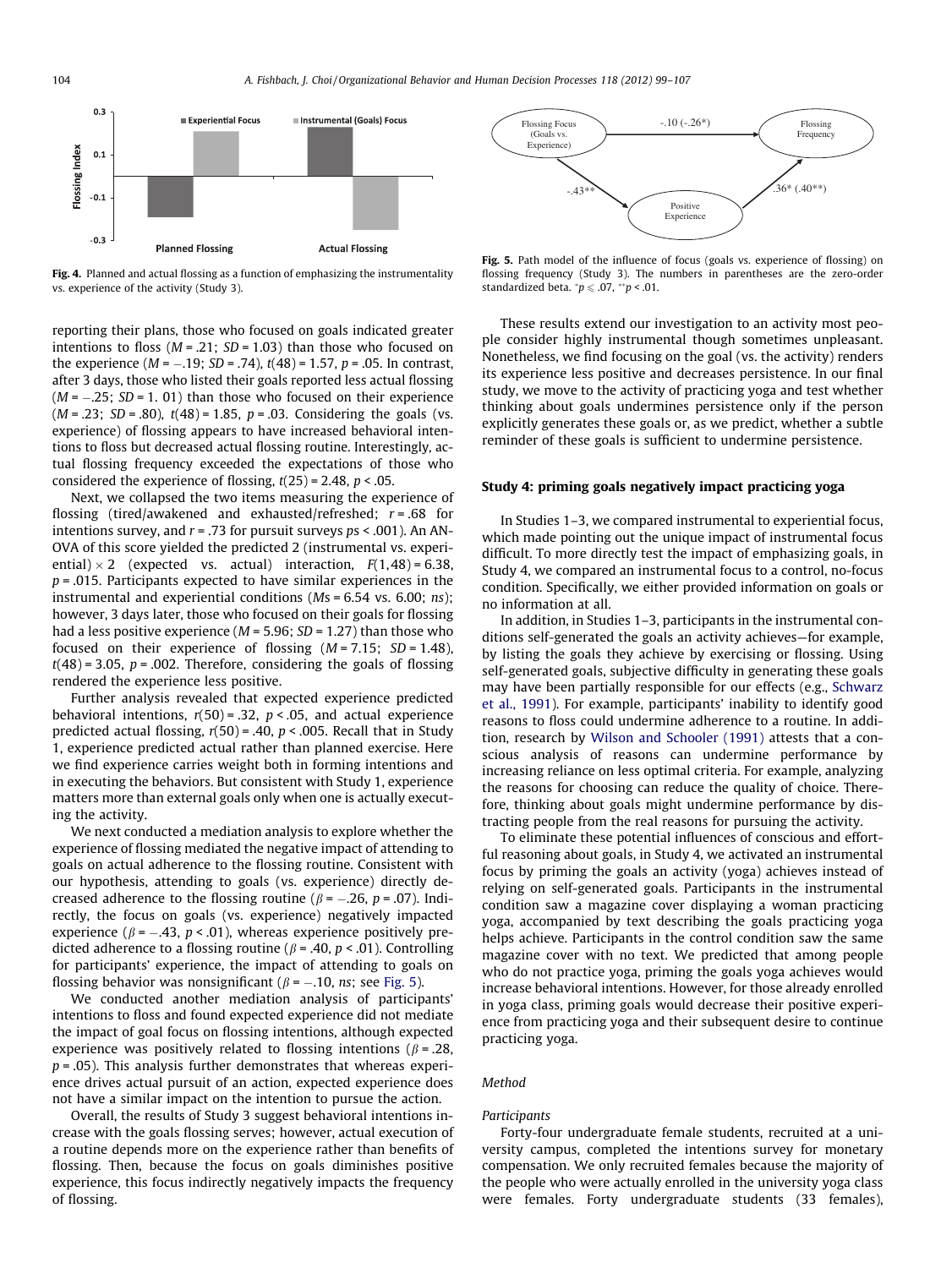recruited at a university yoga class, completed the pursuit survey also for monetary compensation.

#### Procedure

The study employed a 2 (instrumental vs. experiential activity) $\times$  2 (intention vs. pursuit) between-subjects design. Within each intention-vs.-pursuit sample, we randomly assigned participants to the instrumental-vs.-control conditions. All the participants completed a survey on yoga. To prime the goals of yoga outside of participants' focal attention, the experimenter handed out a clipboard participants could use to hold their surveys. We attached to this clipboard a cover page from a yoga magazine, displaying a woman practicing yoga. In the instrumental condition, the cover included a photo of a woman practicing yoga and a description of the goals yoga helps achieve (e.g., find balance, boost brainpower; see Fig. 6). In the control condition, the cover was modified such that the woman was displayed with no additional information. The experimenter made no reference to the image on the clipboard (see [Fishbach, Dhar, & Zhang, 2006](#page-8-0), for a similar priming technique).

To measure behavioral intentions, those participants rated (a) their interest in doing yoga  $(1 = not at all; 9 = very much)$  and  $(b)$ how long they expected to maintain this activity if they started it  $(1 = not that long; 9 = very long)$ . We further asked these participants to report whether they practiced yoga regularly (yes/no). Pursuers (i.e., yogis) received the survey in one of the priming conditions just as their yoga class was about to begin. At that point, they only completed demographic information and saw the prime images, with or without goals, depending on their experimental condition. After a one-and-a-half-hour yoga class, they completed a survey that asked them to rate their experience while doing yoga (two 9-point scales: unpleasant vs. pleasant; stressful vs. calm). Participants also completed the same items that measure behavioral intentions for those not practicing yoga, and which assessed motivation to continue practicing yoga for those already practicing. Finally, they listed how long they had been practicing yoga.

#### Results and discussion

Sixty-six percent of pursuers reported they practiced yoga regularly and the rest reported they practiced yoga sporadically. Pursuers' prior experience with yoga varied from 3 weeks to 5 years. Two pursuers indicated the class was their first, and we removed their data from further analysis since whether they were forming intentions or monitoring pursuit was unclear. Among those who indicated their intentions, only 11% reported having some experience with practicing yoga, and we included them in the intentions condition.

We collapsed the items measuring motivation to practice yoga  $(r(82) = .75, p < .001)$ . In support of the hypothesis, among the initiators, the instrumental prime increased behavioral intentions to practice yoga ( $M = 6.16$ ,  $SD = 1.40$ ) above control prime ( $M = 4.80$ ,  $SD = 2.49$ ),  $t(42) = 2.24$ ,  $p = .031$ . Also in support of the hypothesis and in contrast with behavioral intentions, the instrumental prime among pursuers decreased motivation to continue practicing yoga  $(M = 7.82, SD = 1.27)$  below control prime  $(M = 8.50, SD = .83)$ ,  $t(36) = 1.96$ ,  $p = .058$ .

We further collapsed the items measuring the experience (pleasant, calm) pursuers had while practicing yoga  $(r(38) = .67)$ ,  $p < .001$ ). In support of the hypothesis, an instrumental prime decreased the positive experience of yoga ( $M = 7.39$ ,  $SD = 1.41$ ) below control prime ( $M = 8.13$ ,  $SD = .76$ ),  $t(36) = 2.01$ ,  $p = .053$ . We next conducted a mediation analysis to examine whether experience accounts for the negative impact of instrumental prime on persistence. In support of our hypothesis, the analysis of pursuers' data revealed that an instrumental (vs. control) prime directly decreased participants' motivation to practice yoga ( $\beta = -.31$ ,  $p = .05$ ). Indirectly, an instrumental (vs. control) prime decreased participants' positive experience ( $\beta$  = -.32, p = .05), and positive experience increased motivation to do yoga ( $\beta$  = .51; p = .001). When controlling for positive experience, we found the path between the prime and interest in doing yoga became nonsignificant ( $\beta$  = -.17, ns; see [Fig. 7](#page-7-0)). We can thus conclude that how yogis experience a yoga session drives the negative impact of priming goals on doing yoga.

Overall then, whereas our previous studies find explicit retrieval of goals an activity serves renders the activity less pleasant and undermines pursuit, the results of Study 4 demonstrate that attending to goals does not require conscious processing and has a unique impact on motivation. We find the focus on goals undermines persistence even when this focus is the result of rudimentary environmental cues that act largely outside of awareness



Instrumental Frame Control Frame

Fig. 6. Instrumental vs. control framing of yoga (Study 4).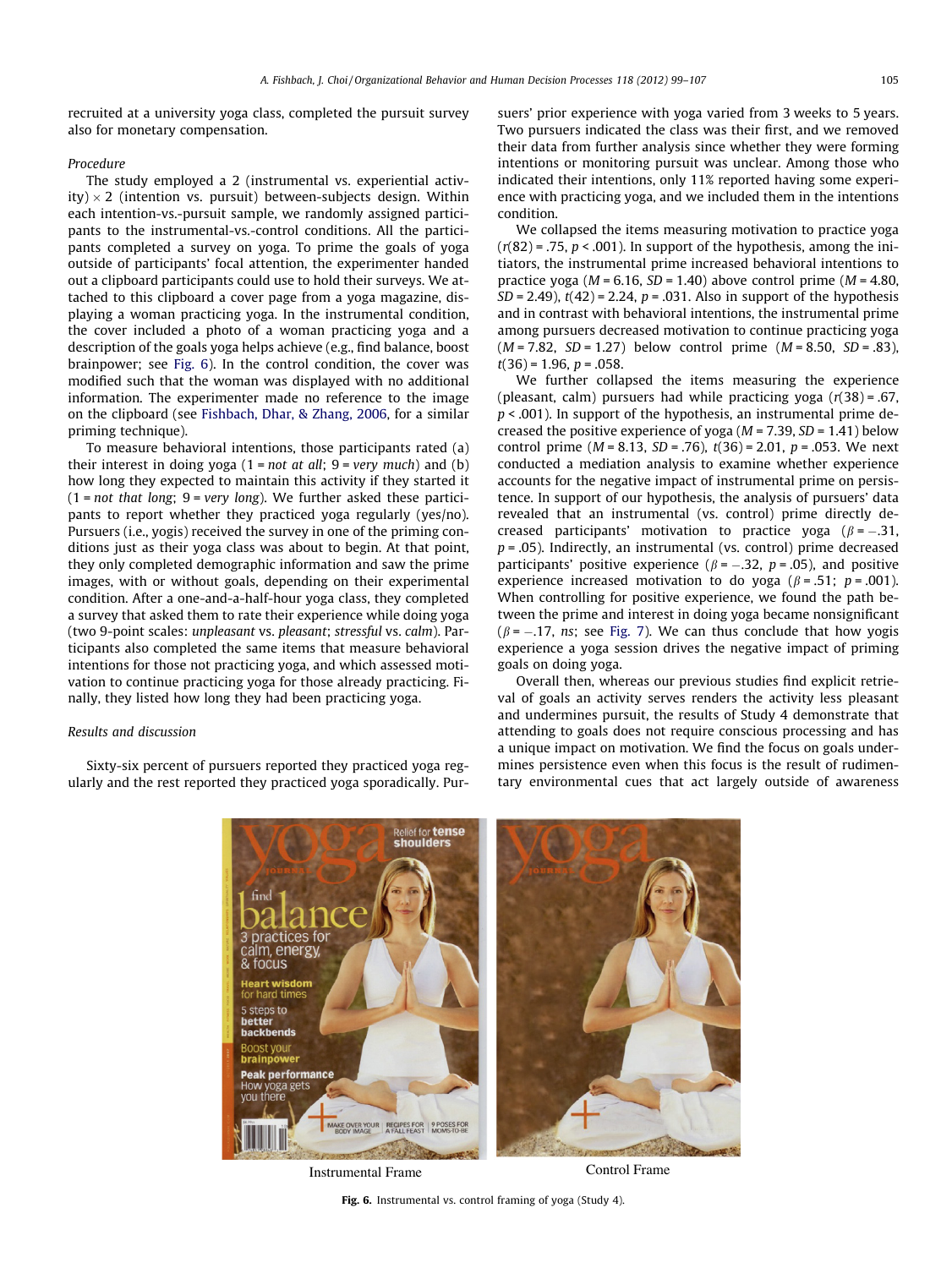<span id="page-7-0"></span>

Fig. 7. Path model of the influence of focus (goals of yoga vs. control) practicing yoga (Study 4). The numbers in parentheses are the zero-order standardized beta.  $p \leq 0.05$ ,  $\frac{p}{p}$  < 0.01.

and can nonetheless impair experience and, subsequently, action pursuit.

#### General discussion

This research explores how thinking about goals impacts the experience and pursuit of activities that serve these goals but that are also valuable for the experience of pursuing them. We argue that many everyday activities serve as a means for another goal as well as their own end, thereby exhibiting both extrinsic and intrinsic values [\(Deci & Ryan, 1985; Higgins & Trope, 1990; Lepper,](#page-8-0) [1981; Sansone & Harackiewicz, 1996](#page-8-0); Shah, 2000). The value of these activities comes partially from completing the activity and achieving some goals and partially from pursuing the activity. We find that attending to the goals the activity achieves, though rendering it more valuable, also undermines the experience of pursuing this activity. The result is that attending to goals increases behavioral intentions to pursue an activity, but because experience weighs more than goals when individuals actually pursue an activity, attending to goals also undermines pursuit. The implications of these findings for adaptive self-regulation are straightforward: to motivate themselves (and others), individuals—prior to engagement—should better focus on the goals an activity serves and move their attention away from these goals once they are already pursuing them.

In support of our analysis, four studies demonstrate that before one engages in an activity, thinking about goals increases forming intentions more than attending to the positive experience pursuing these goals engenders. However, among those already pursuing an activity, thinking about goals renders the experience less positive and undermines pursuit more than focusing on the experience. These studies utilized a number of activities that vary by their hedonic value, including working out, doing origami, flossing, and practicing yoga. We contrasted forming intentions with actual pursuit, which we defined as the length of a single engagement (e.g., the length of a workout), the desire to prolong the pursuit in the near future (e.g., do another origami after the experiment is over), and adherence to a routine of pursuing the activity (e.g., of flossing or yoga). These operationalizations are a subset of the different motivational variables that represent intending or planning vs. pursuing. For example, forming intentions also includes initiation motivations such as taking the first step toward action pursuit (e.g., buying a gym membership) as well as stating a start date that is sooner rather than later. And pursuit is also indicated by how much effort people put into an activity they are already pursuing, for example, the level of effort toward a workout. Although exploring these other variables remains, at this point, open for future research, we can already conclude that distinguishing between the two categories of motivational variables—intention vs. pursuit—is useful.

In studying the impact of goals, we focused on external goals, that is, the instrumental benefits that materialize once the activity

or a set of activities is completed. Other experiential or internal incentives that are part of pursuing the activity also exist, and this type of incentive should not undermine pursuit. On the contrary: often the intrinsic incentives create the positive experience of pursuing an activity, and further increase pursuit. At times, the distinction between extrinsic vs. intrinsic incentives requires careful analysis. For example, with regard to learning activities, some learners see the incentive as occurring during the learning process, when the learner experiences new insights and acquires new skills and abilities. But other learners learn for the sake of achieving some external goals that will materialize at a later point in time, as when some people learn a new language in preparation for a trip to a foreign country. On the basis of our results, we would predict the focus on external goals to render the learning activity more effortful and to have the potential to undermine pursuit. Indeed, in our origami Study 2, several people wrote about learning goals when generating external goals for doing origami, and these people displayed a pattern of lower pursuit similar to those who generated other external goals.

A question arises as to whether the observed effects were caused by thinking about goals or not thinking about goals in the comparison conditions in which we directed participants to focus on the experience of pursuing the actions. We propose that thinking about goals undermines pursuit, and we suspect that for many activities, the focus on experience is often the default state of mind while pursuing the behavior, when people are in an implemental mindset [\(Gollwitzer, 1999](#page-8-0)). Indeed, in Study 1, those attending to the goals of exercising exercised less than they intended, and in Study 4, the effect of priming the goals of practicing yoga rose compared with a control, no-priming condition.

Although our focus is on the unique impact of thinking about goals, we suggest that whether priming goals vs. concealing them will have an impact depends on the nature of the activity and on what people spontaneously attend to in a particular situation. For activities that are experiential for most (e.g., watching television), attending to goals will impact motivation more than considering the experience, because people spontaneously attend to their experience. In contrast, for activities that are instrumental for most (e.g., cleaning the house), inhibiting thoughts about instrumental goals will have a greater impact on motivation than attending to these goals, because people spontaneously attend to their goals for these activities.

#### Implications

Our research has implications for theory and research on forecasting errors. People might erroneously predict the focus on instrumental goals will increase their persistence, whereas we find attention to goals only enhances intentions to pursue and initiation. Notably, our results do not directly demonstrate a forecasting error, because participants in our studies who attended to goals (vs. experience) did not predict pursuing an activity would be more pleasant or that they would persist longer, but rather, they indicated they were planning to do more. However, our results suggest the potential existence of a forecasting error when people fail to appreciate the difficulty of pursuing an activity when they attend to the goals it serves, and they may even predict they will persist more if they attend to these goals. For example, people who attend to the goals of exercising might not only plan longer workouts but might also predict they will persist longer, though they will likely persist less.

Our findings also have implications for the study of intrinsic motivation. First, whereas research on intrinsic motivation finds the status of an activity changes depending on the presence of external rewards ([Deci & Ryan, 1985; Kruglanski et al., 1971;](#page-8-0) [Lepper et al., 1973\)](#page-8-0), we find an actual change in the reward system